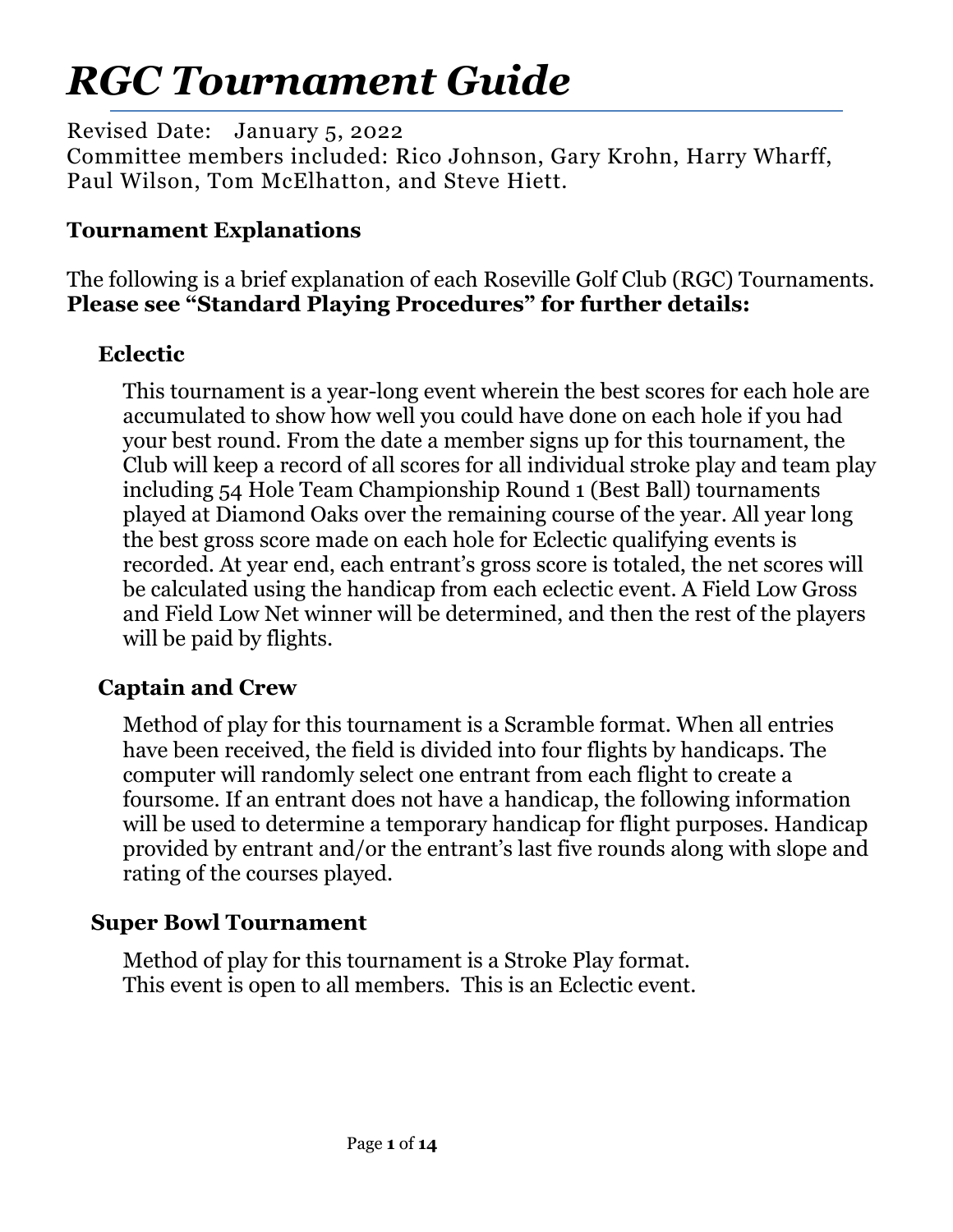# **RGC 3 – Club Tournament**

Method of play for this tournament is a Stroke Play format. Players will select and play with only 3 different clubs of their choice. Players can only have 3 clubs total in their bag. If you choose a putter that is considered 1 of the 3 clubs. This event is open to all members. This is an Eclectic event.

#### **NCGA Zone Qualifier**

This is an **NCGA** Event. Scores will be posted as **NCGA** tournament score.

This tournament is played over two days. The method of play is Two-Person Best Ball format. Both of the partners must meet the qualifications for Major events located in the "Standard Playing Procedures" and at the bottom of the current Tournament schedule.

However, if unable to meet qualifications to advance, the team can play for prize fund only.

- On Day 1, every attempt will be made to pair teams as requested.
- On Day 2, the order is determined by net score (highest play first, lowest play last).

All ties for qualifying will be determined by a sudden death playoff using handicaps.

The winners advance directly to Monterey and receive green fees and travel money.

All non-qualifiers compete for Net only prize fund money.

 **NCGA** allows one **4-person** team per club and describes the format as: Best two balls of four. Play will be 85 % (men and women) of the course handicap using a maximum handicap index of 18.4 for men and 25.4 for women. Men with handicap indexes of 18.5 or above are eligible but must play to a maximum current handicap index of 18.4. Women with handicap indexes of 25.5 or above are eligible but must play to a maximum current handicap index of 25.4.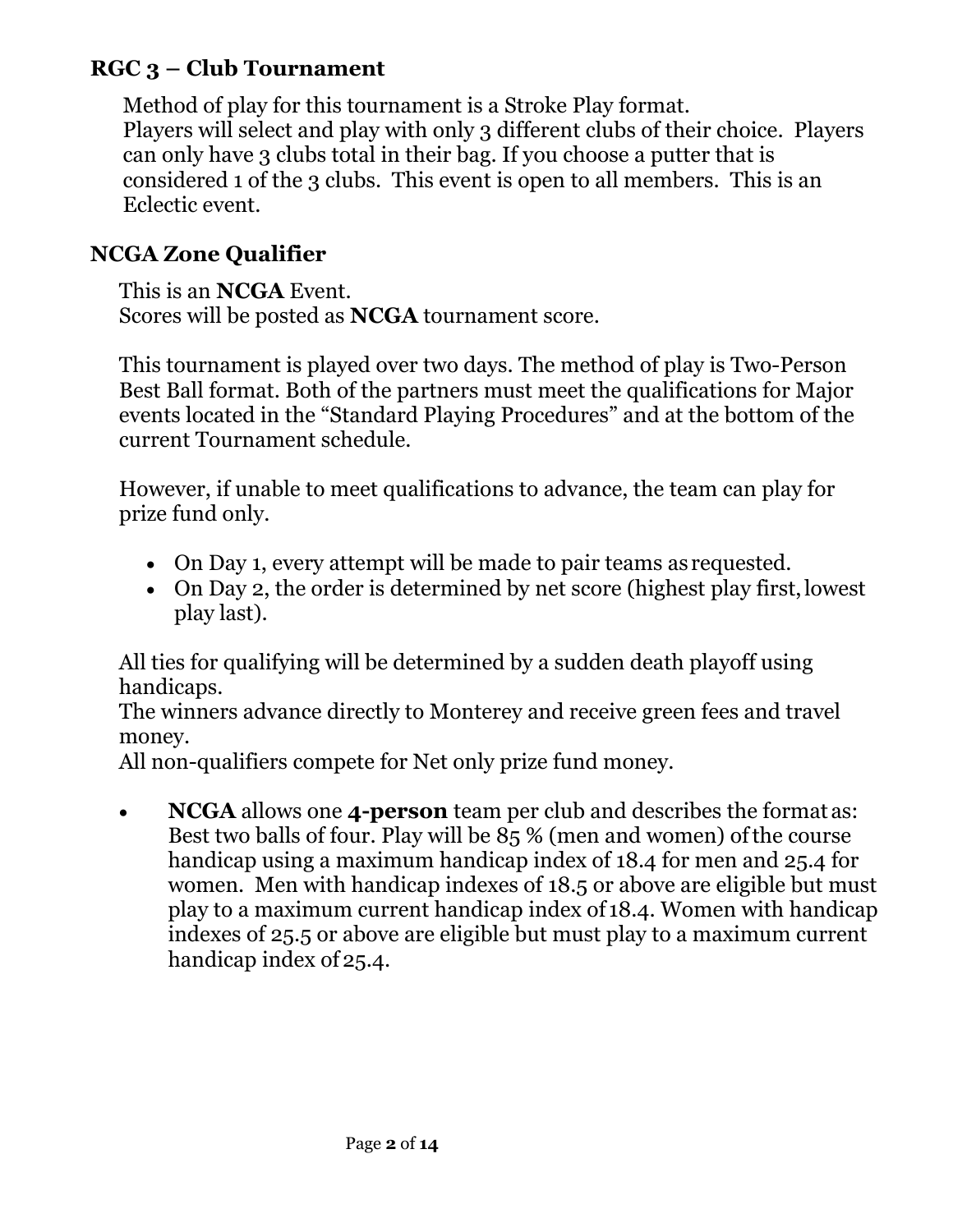# **RGC 54 Hole Individual Championship**

This tournament is played over three days. Method of play for this tournament is a Stroke Play format. The entrant must meet the qualifications for Major events located in the "Standard Playing Procedures" and at the bottom of the current Tournament schedule in order to win Field Low Gross or Field Low Net.

However, if unable to meet qualifications to win the overall, the entrant can play for "flight" prize fund only.

- On Day 1, every attempt will be made to pair individuals as requested.
- On Day 2, the order is determined by flights (lowest to highest) then by net score within flights (highest play first, lowest play last).
- On Day 3, the order is determined by flights (highest to lowest) then by net score within flights (highest play first, lowest play last).

All ties for Field Low Gross, Field Low Net (net will use handicaps), Flight Low Gross, or Flight Low Net (net will use handicaps) will be determined by a "sudden death" playoff. This is an Eclectic event.

#### **RGC Masters Tournament**

Method of play for this tournament is a Stroke Play format. This event is open to all members. This is an Eclectic event.

# **NCGA 4 Ball Net Qualifier/Senior 4-Ball Net Qualifier 2 Person Teams**

These are **NCGA** Events. Scores will be posted as **NCGA** tournament score.

Method of Play for these tournaments is a Better Ball format. These events are open to all members who meet the Qualifications for Major events located in the "Standard Playing Procedures" and at the bottom of the current tournament schedule.

However, if unable to meet qualifications to advance, the team can play for prize fund only. Every attempt will be made to pair teams as requested.

For both 4-Ball Net and Senior 4-Ball Net, the RGC can send from one to three teams based on club membership.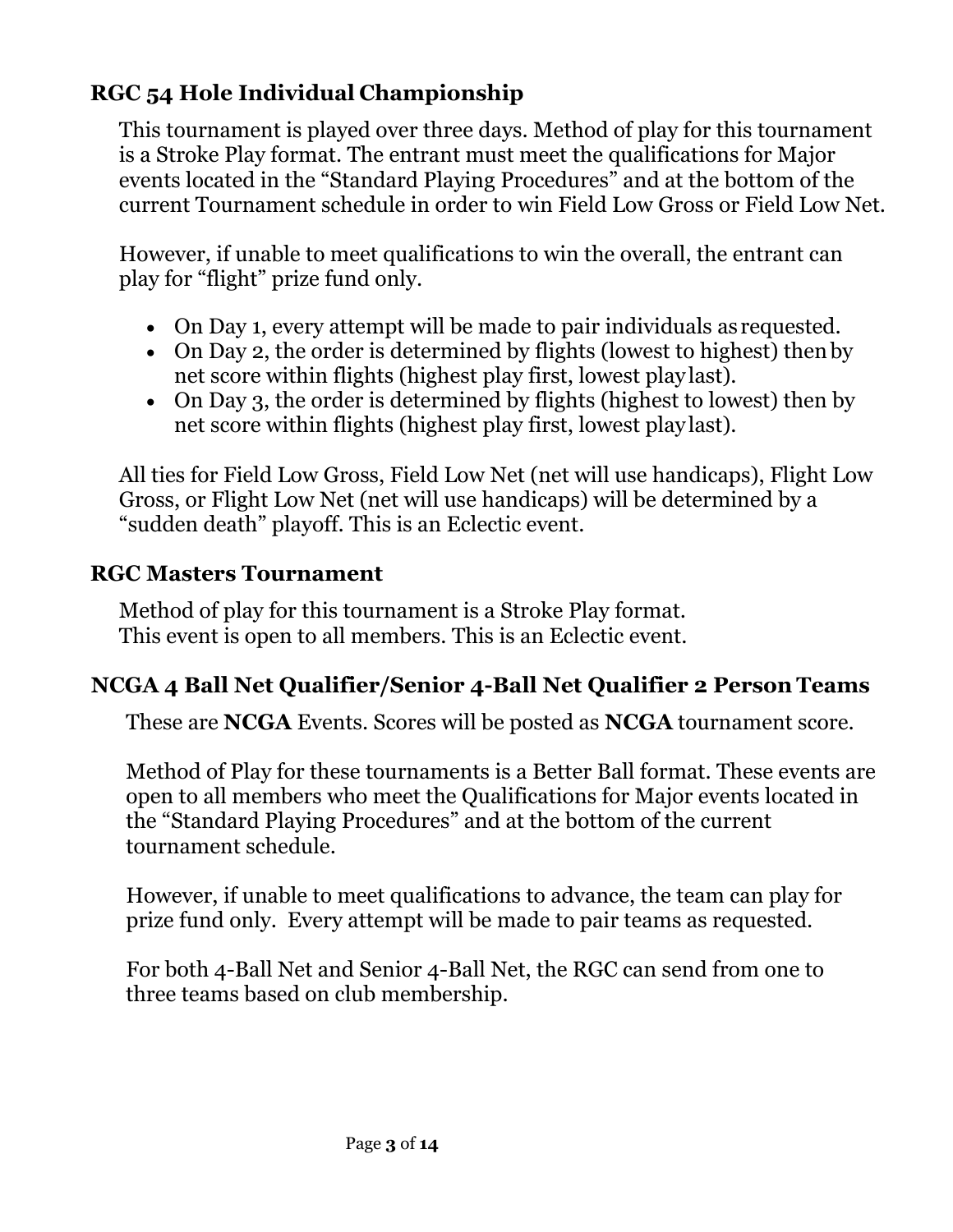The club pays the 4-Ball entry fees. NCGA specifies:

- NCGA Four-Ball Net Championship
	- FORMAT: Four-Ball (Two-Person Better Ball). Play will be 85 % (men and women) of the course handicap using a maximum handicap index of 18.4 for men and 25.4 for women. Men with handicap indexes of 18.5 or above are eligible but must play to a maximum current handicap index of 18.4. Women with handicap indexes of 25.5 or above are eligible but must play to a maximum current handicap index of 25.4. .
- NCGA Senior Four-Ball Net Championship
	- Eligibility: All NCGA member clubs. Multi-members can only represent one club. Players must have reached their 55th birthday by September of the current year and have a numeric handicap index listed on their club's Master Report on the date of registration.

FORMAT: Four-Ball (Two-Person Better Ball). Play will be 85 % (men and women) of the course handicap using a maximum handicap index of 18.4 for men and 25.4 for women. Men with handicap indexes of 18.5 or above are eligible but must play to a maximum current handicap index of 18.4. Women with handicap indexes of 25.5 or above are eligible but must play to a maximum current handicap index of 25.4.

**For this event men will play from the white tees only.** 

The winners of either event advance to the Regional Qualifiers and receive green fees and travel money.

All non-qualifiers compete for Net only prize fund money.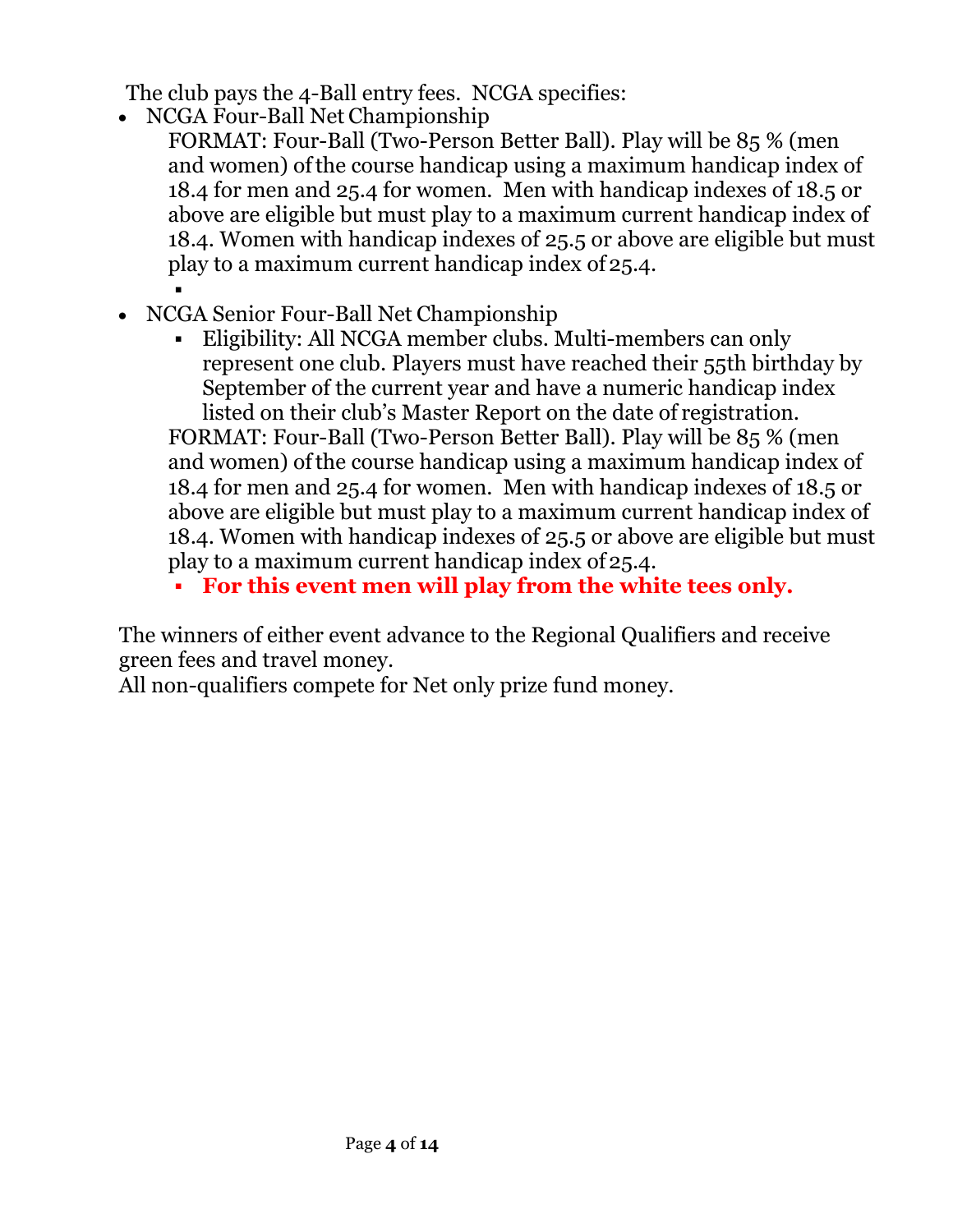# **RGC 54 Hole Team Championship**

This tournament is played over three days. Both of the partners must meet the qualifications for Major events located in the "Standard Playing Procedures" and at the bottom of the current Tournament schedule in order to win Field Low Gross or Field Low Net.

However, if unable to meet qualifications to win the overall, the team can play for "flight" prize fund only.

- On Day 1, the method of play is Best Ball format. Every attempt will be made to pair teams as requested.
- On Day 2, the method of play is Two Person Scramble format. The order is determined by flights (lowest to highest) then by net score within the flights (highest play first, lowest play last).
- On Day 3, the method of play is Chapman Scotch format. The order of play is determined by flights, (highest to lowest), then by net score within the flights (highest play first, lowest play last).

All ties for Field Low Gross, Field Low Net (net will use handicaps), Flight Low Gross, or Flight Low Net (net will use handicaps) will be determined by a "sudden death" playoff

#### **Memorial Tournament**

Method of play for this tournament is a Stroke Play format. This event is open to all members. This is an Eclectic event.

#### **The Putting Championship**

This is a tournament usually held on a Friday evening in June. This event is open to all members. Sign-ups and entry fees are due the night of the event. All payouts will be paid on the evening of the competition.

#### **Firecracker Tournament**

Method of play for this tournament is a Stroke Play format. This event will be played using a white tee handicap. This event will be played from the Red, White, and Blue tees. The Tee will be changed every hole. This event is open to all members.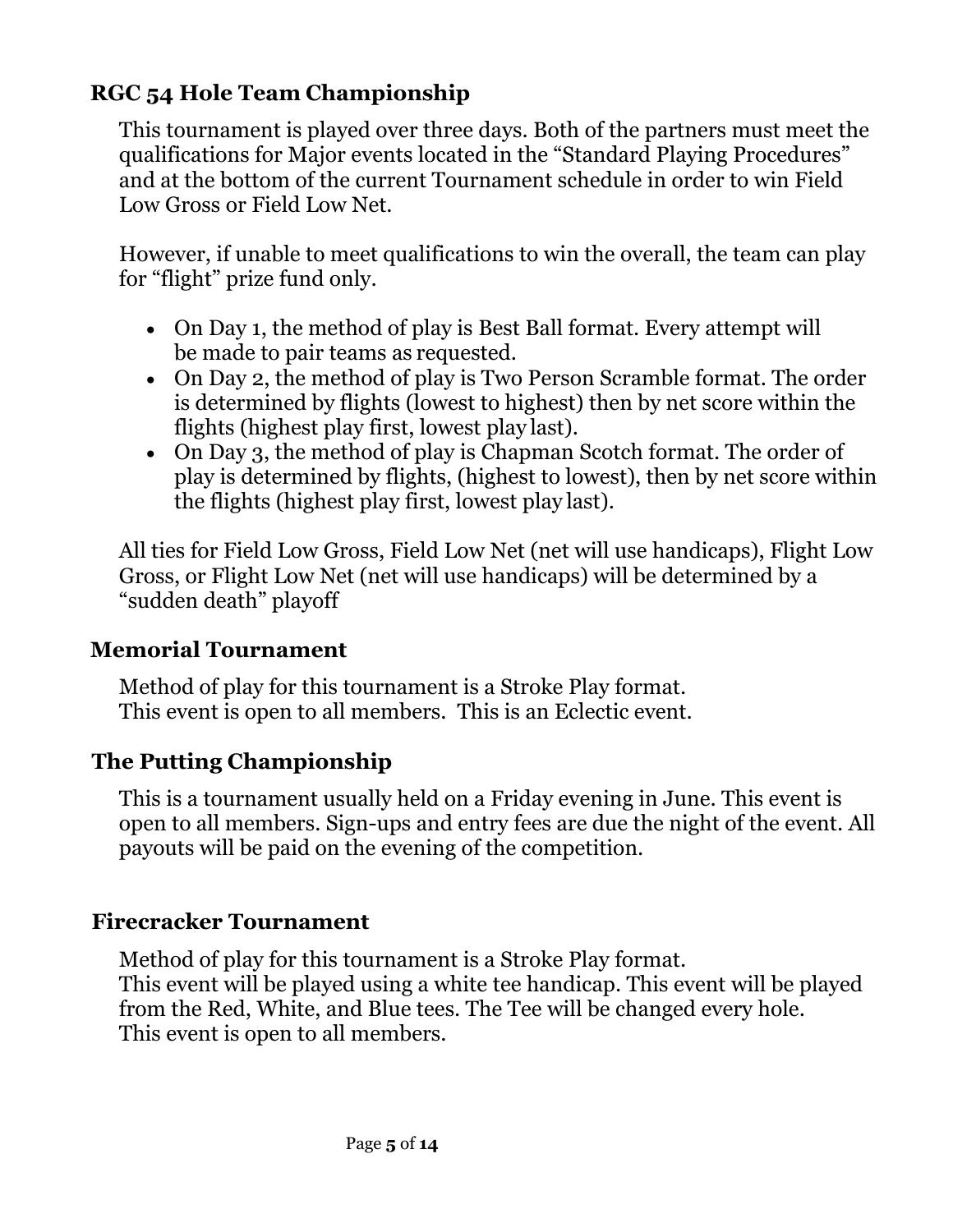# **Club Championship**

This tournament is played over a qualification round and three additional match play rounds. Method of play for this tournament is a Match Play format with both 'Scratch" and "Handicap" flights. This event is open to all members who meet the qualifications for Major events located at the bottom of the current tournament schedule.

Competitors in the Handicap flights will be seeded by **highest handicap vs. lowest handicap** in each flight. If there are any byes in the Handicap Flights based on less than a full field, determining which flight gets the bye will be done by random draw. The byes will then be issued **by lowest handicap** in each flight. Once the flights have been established, if there are handicaps that are the same, to determine the seeding ties will be broken by GHIN index.

Championship Flight has a qualifying round the day before Day 1 of the Club Championship. Previous Club Champion has a bye and is automatically given a number one seed. All other players for the Championship Flight are determined by the qualifying round and are seeded by score for that round. **All players in the Championship Flight will be playing from the Blue Tees for Men and White Tees for Women.** Any players that do not qualify for the Championship Flight are put into their respective Handicap Flight. If there are any byes, based on less than a full field in the qualifying of the Championship Flight, they will be issued according to seeding beginning with the first seed.

- Day 1: Match Play. The order is determined by flights (highest to lowest). Winning competitors continue to the next round, while defeated competitors may advance to the stroke play consolation round.
- Day 2: The order is determined by flights (lowest to highest). Winning competitors continue to Day 3. Losing competitors are out of the competition.

 Day 3: The order is determined by flights (highest to lowest). Championship and stroke play Consolation Round is completed.

Please see "Standard Playing Procedures" for further details.

## **The Invitational Tournament**

Method of play for this tournament is a member/guest Two-Person Scramble for all holes no matter the special condition specified on special holes. This is the only RGC event that non-members are able to compete for prize money. *Invitational entry fees will not include green fees and/or cart fees.*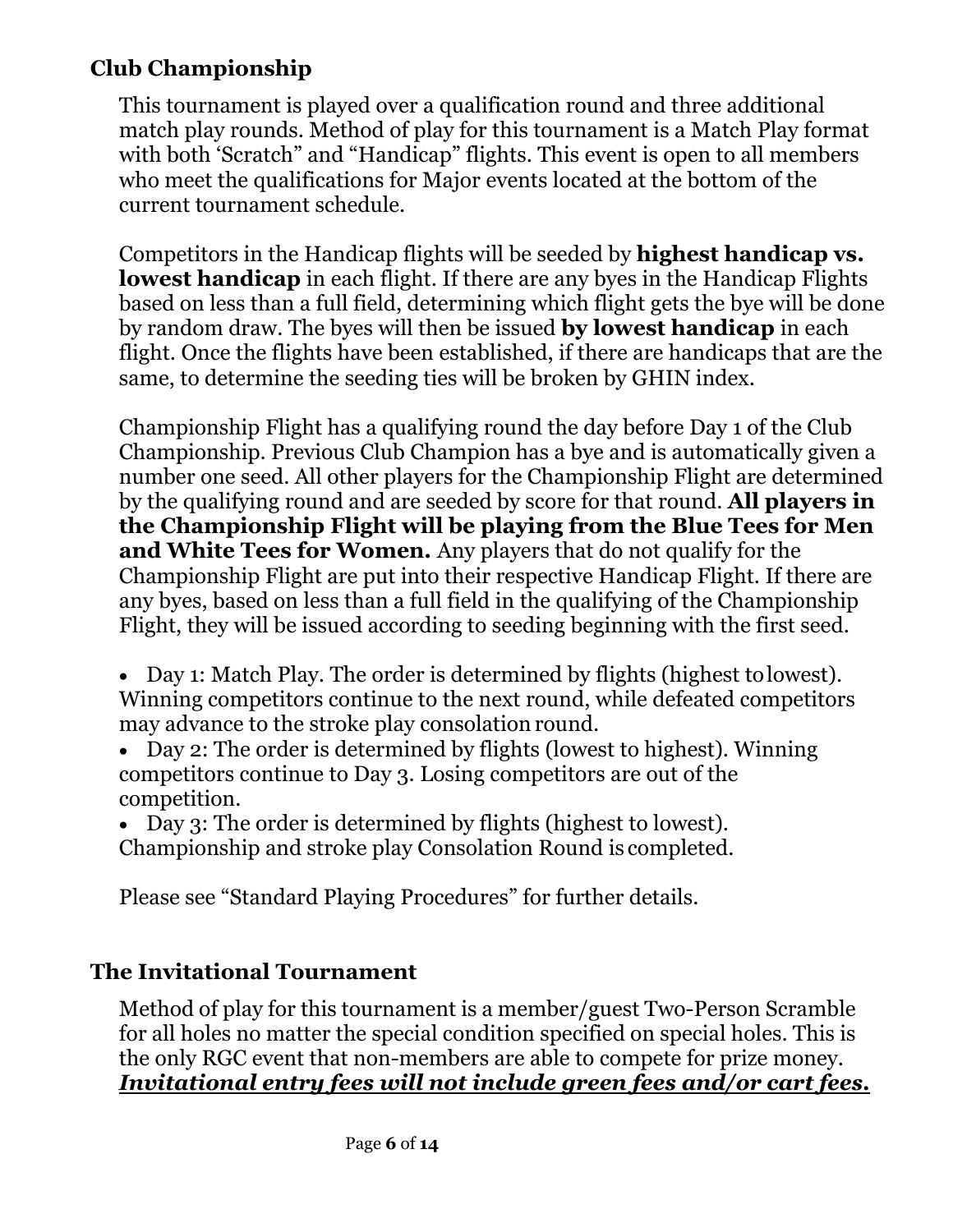#### **Labor Day Tournament**

Method of play for this tournament is a Stroke Play format. This event is open to all members. This is an Eclectic event.

#### **Rose Cup Qualifier**

This is an Eclectic event. This event is open to all members. NCGA Handicap indexes are used for this event. Scores will be posted as NCGA tournament score.

Method of play for this tournament is a Stroke Play format. The event handicap break down will be 0-7, 8-12, 13-18(max of 18). The entrant must meet the qualifications for Major events located in the "Standard Playing Procedures" and at the bottom of the current Tournament schedule.

However, if unable to meet qualifications, the entrant can play for Net prize fund only. All non-qualifiers compete for prize fund money.

Winners advance to the Rose Cup and receive green fees (event days and one practice round), Team shirt, and meals.

#### **6, 6, and 6 Tournament**

The method of play for this tournament is team event. This event is open to all RGC members. The tournament will be played within 18 holes, in one day. The first 6 holes will be played under a Better Ball format, the second 6 holes will be played as a Modified Chapman Scotch, and the third 6 holes will be played under a Scramble format.

#### **Past Presidents**

Method of play for this tournament is a Stroke Play format. This event is open to all members. This is an Eclectic event. This also has a competition for former Presidents in which the low net wins a trophy.

## **Turkey Shoot/Tournament of Champions**

Method of play for this tournament is a Stroke Play format. This event is open to all members. This is an Eclectic event. This is the only event where the prize fund is a gift card from an outside vendor and ALL participants receive gift cards.

 Page **7** of **14** The Tournament of Champions portion of this event is a tournament within a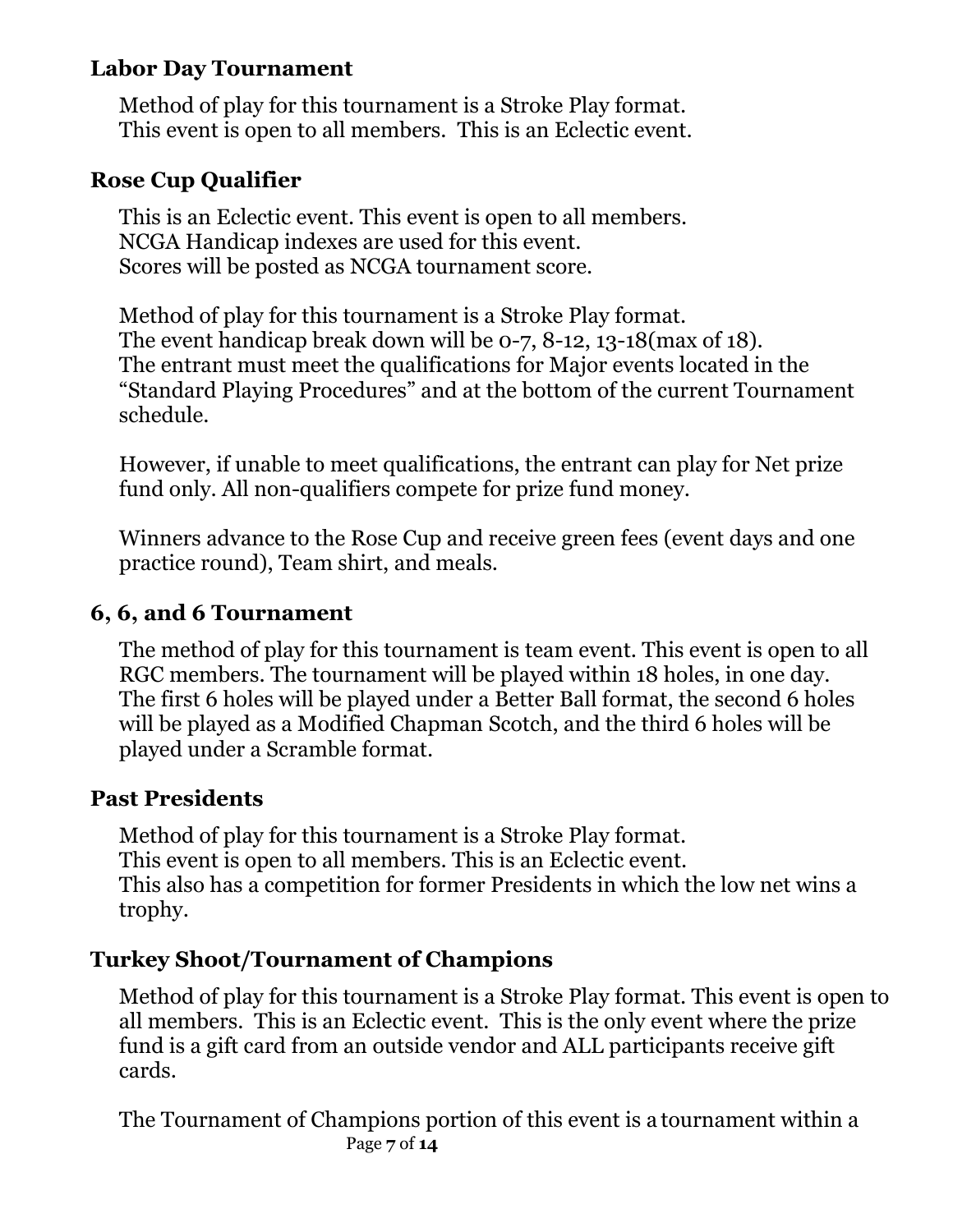tournament and is open to anyone who has won:

- Either overall Gross or overall Net in a current year's RGC event;
- Daily Low in a multiple day tournament in a current year's RGC event;
- Any match or Consolation winner in the current year's Club Championship;
- Previous year's overall Field and Flight winners for the Annual Eclectic;
- Current year's Putting Champion and Consolation winners.

The Tournament of Champion award is a trophy for low Gross and Net.

# **Eclectic Final Tournament**

Method of play for this tournament is a Stroke Play format. This event is open to all members. This is an Eclectic event.

## **Day on the Oaks Tournaments**

Method of play for this tournament is a Stroke Play format. This event is open to all members.

## **Away Tournaments**

Method of play for these tournaments is a Stroke Play format. The Committee will handicap all players to a tee box as close as possible to the slope, rating and yardage of the Blue Tees and White Tees at Diamond Oaks. The Blue tee player and White tee player will also play those same tees at away events.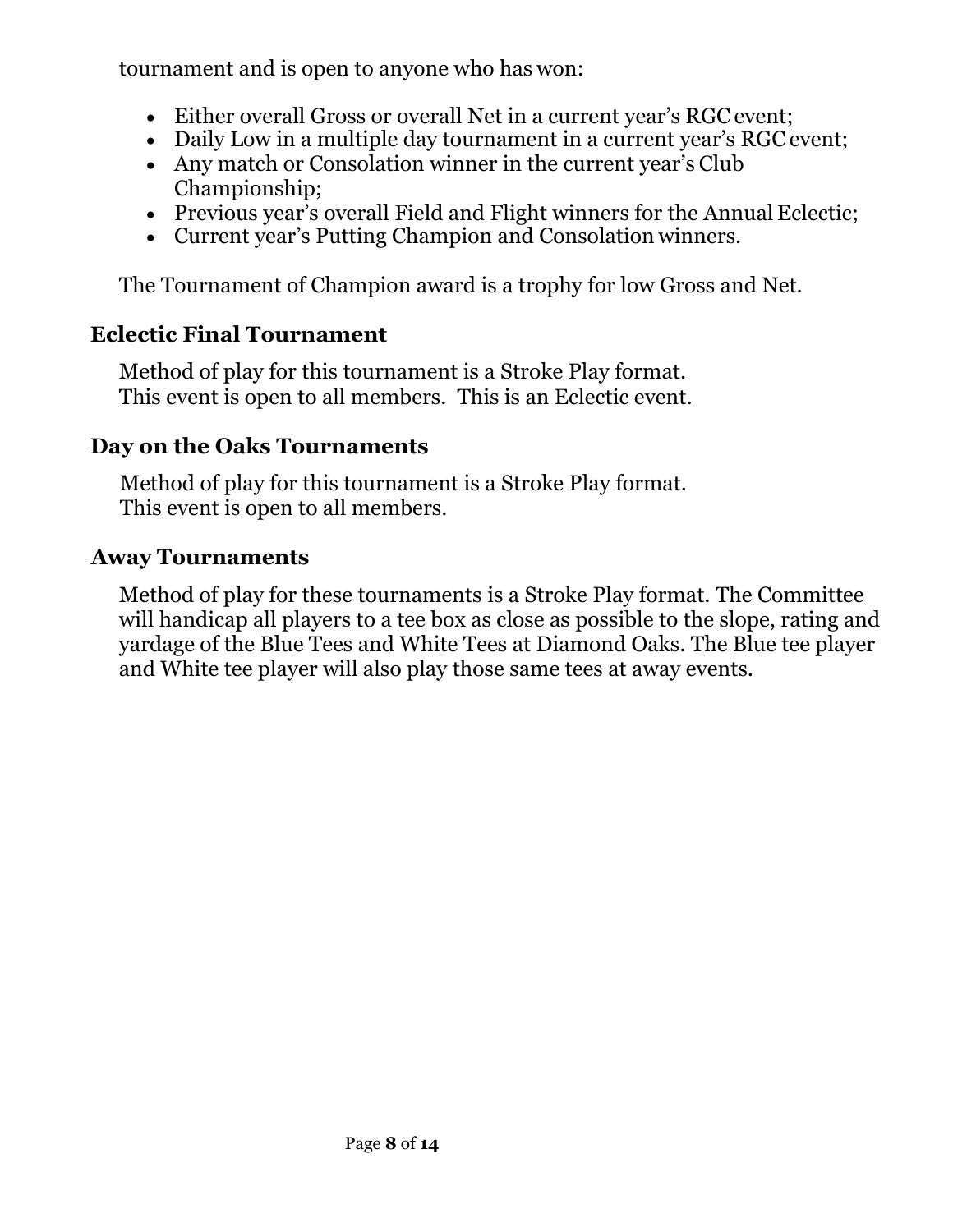#### **Tournament Procedures**

The following is a brief explanation of each RGC Tournament Procedures:

#### **Tournament Fund**

The Tournament Fund is a collection, storage, and distribution account for all tournament monies. All entry fees are deposited into this fund and stored until after the tournaments are played. When the final payouts have been approved, the administrator of the fund will distribute the payouts accordingly.

#### **Tournament Entries**

Members may sign up by submitting using MemberPlanet , Zelle, or Venmo. Late entries may be accepted and the entrants will be placed on a standby list in case openings become available.

If you cannot play, notify the tournament director 24 hours before your tee time. If you do not provide this notice, your entry fee will be forfeited to the tournament fund.

Tournament director will send out playing procedures and tee times to entrants prior to the play date.

*Rainouts will be determined based on course and weather conditions on the day of play.* 

#### **Tee Locations**

Men and Women shall play from the Tees selected at the beginning of the tournament year.

Players may move Tees during the year. Pease notify Handicap Chairperson and Tournament Director when you want to change default Tees.

 A player would not be eligible to win low gross in the "A" flight if they play from the Palmer or White tees. If you play from the white tees and place in low gross, you will drop to the next payout you qualify for.

#### **Tee Times**

Tee times are set up as close to requests as possible. Tee times for tournament helpers are set for the first groupings in order to provide assistance. Requests to provide tournament assistance are always welcome.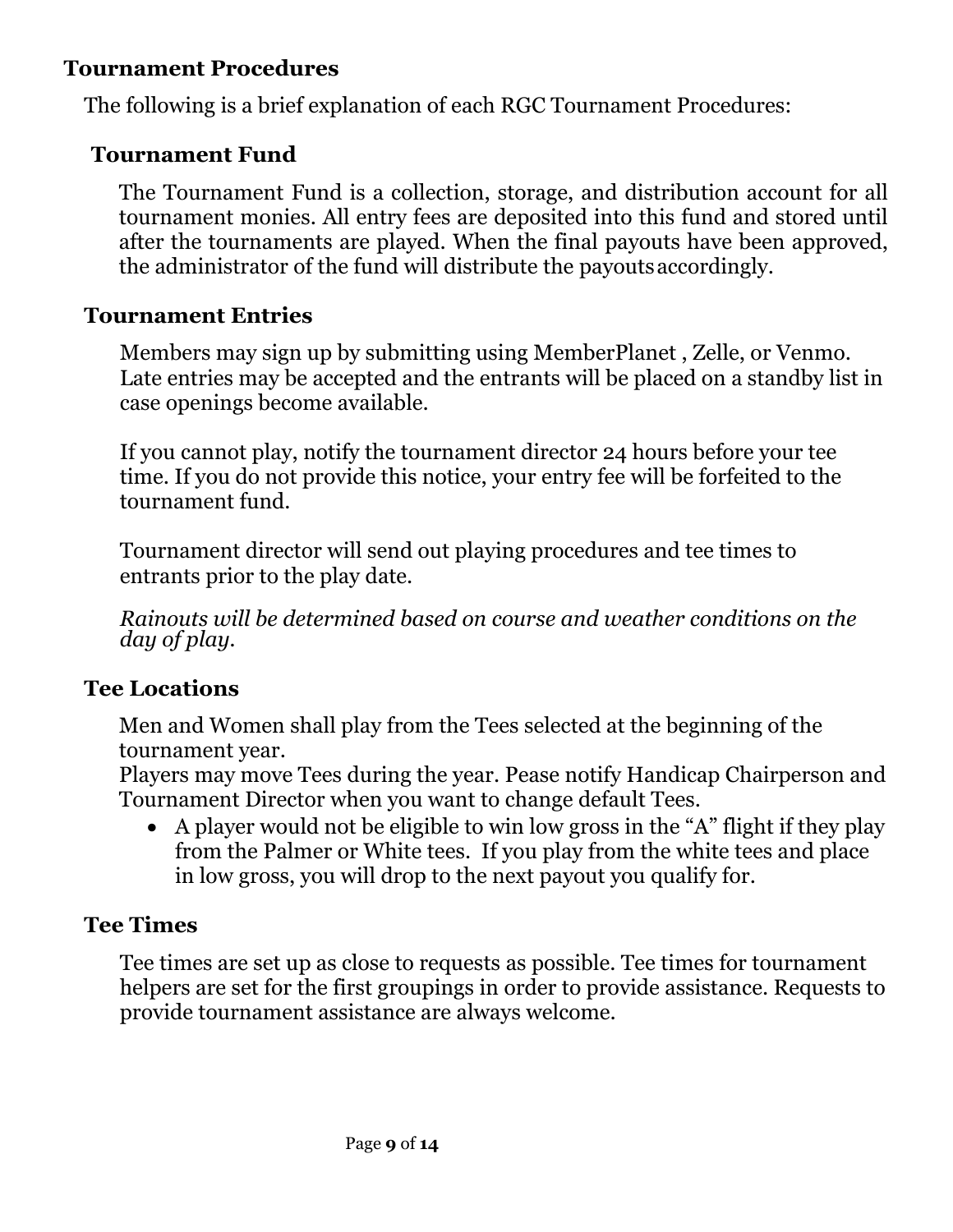# **Flights**

Flights will be determined by the size of the field. We will try to have a minimum of twenty players in a flight. See below for away events.

## **Handicaps**

Per the Roseville Golf Club Playing Procedures, the Course Handicap for each player participating in any home Roseville Golf Club tournaments will be determined by taking the lower of either their GHIN Handicap or Roseville Golf Club Tournament Handicap.

Roseville Golf Club Tournament Handicaps are calculated using the best four of the last ten home play dates utilizing the formulas under the USGA Handicap procedures.

After January 1st, of each year, all tournament scores over 2 years old will no longer be utilized.

The *Course* Handicap assigned to an individual for any Home tournament will be determined by what the player's handicap is on the "Due Date" for that particular tournament.

At away events we will use GHIN handicap indexes only. The handicaps for away events will be determined by what the player's handicap is  $7 - 8$  days prior to the tournament date (on Saturday).

- **Special medical exemptions:** In some cases, members returning to the club after extended absence have applied for a handicap adjustment. Due to medical or other circumstances, they can no longer play to the handicap they had prior to the absence/injury. Members can petition the "Handicap Committee" for an adjustment. Members may choose to either continue to play with their existing handicap, or play to the following restrictions if petition is successful:
	- o Only recent scores (since returning to play) will be used to calculate handicap.
	- o Member will only be able to play in Peoria flight until 20 card handicap (with recent scores) or 10 recent tournament scores save been posted.
	- o Player cannot participate in Skins except for "All flight gross skins" when available.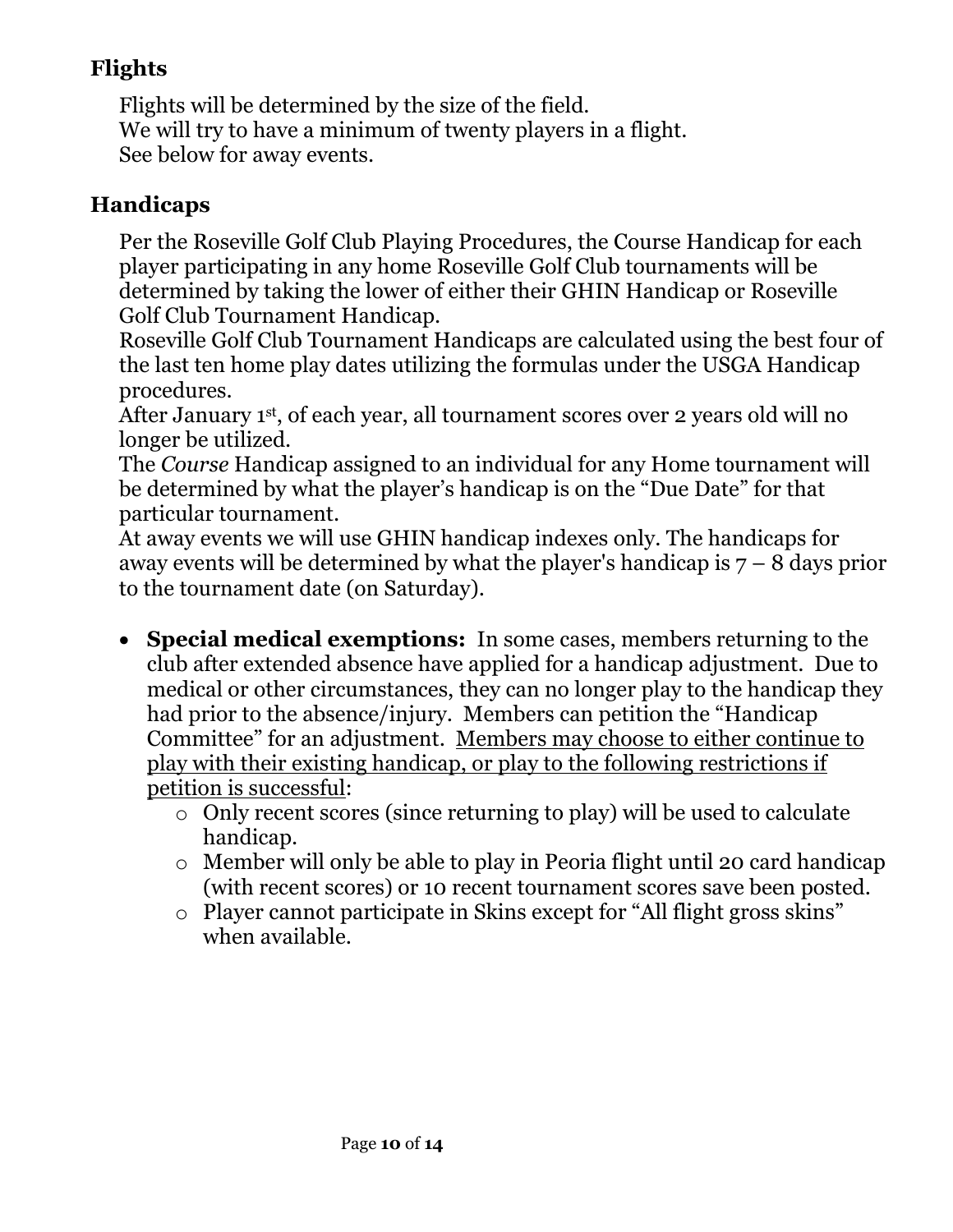# **Team Events - Sliding Scale for Scramble Formats**

If the handicap differential is less than 20, combined handicaps will be computed at a total handicap of 60% of "A" player's handicap and 40% of the "B" player's handicap. If greater than a 20 stroke differential, combined handicaps will be 40% of both A and B players.

Chapman events will be handicapped at a total handicap of 60% of "A" player's handicap and 40% of the "B" player's handicap.

## **Tournament Payouts**

Tournaments payouts utilize a formula that takes into consideration the number of players entering the tournaments, the entry fees, the number of flights, and the amount contributed by the general fund. The payouts go to 35% of the field. To stay within the budget of 35% payout, Standard USGA tiebreaker will be used for ties.

**The minimum payout in RGC home tournament stroke events will be \$15.00 per individual and that may supersede the 35% payout to the flight.** 

**For Captain and Crew Teams with absent player, the team payout will be divided equally among players.** 

- **"A" Flight** 
	- o The payouts for the "A" Flight for all home tournaments at 50% gross and 50% net positions except for when there is only one flight. If there are an odd number of payouts, the majority of the payout will go to gross positions. For example, if there are 20 players in the flight, 35% of the field would result in 7 payout positions. In this case there will be 4 gross payouts and 3 net payouts.
	- o If there is only one flight, home or away, will pay 3 gross positions and the remainder will be paid in net.

# **All Other Flights**

o These flights are calculated using only one gross payout and the remaining payouts are at "Net".

# **Away events**

- $\circ$  If the field is larger than thirty players we will have more than one flight and the "A" flight will pay 3 gross positions and the remainder will be paid in net.
- o All payouts will be to the Diamond Oaks pro shop unless an away course requires the payout from their pro shop.
- o Scorecard playoff will used to determine payout if the away course requires payout in their pro shop.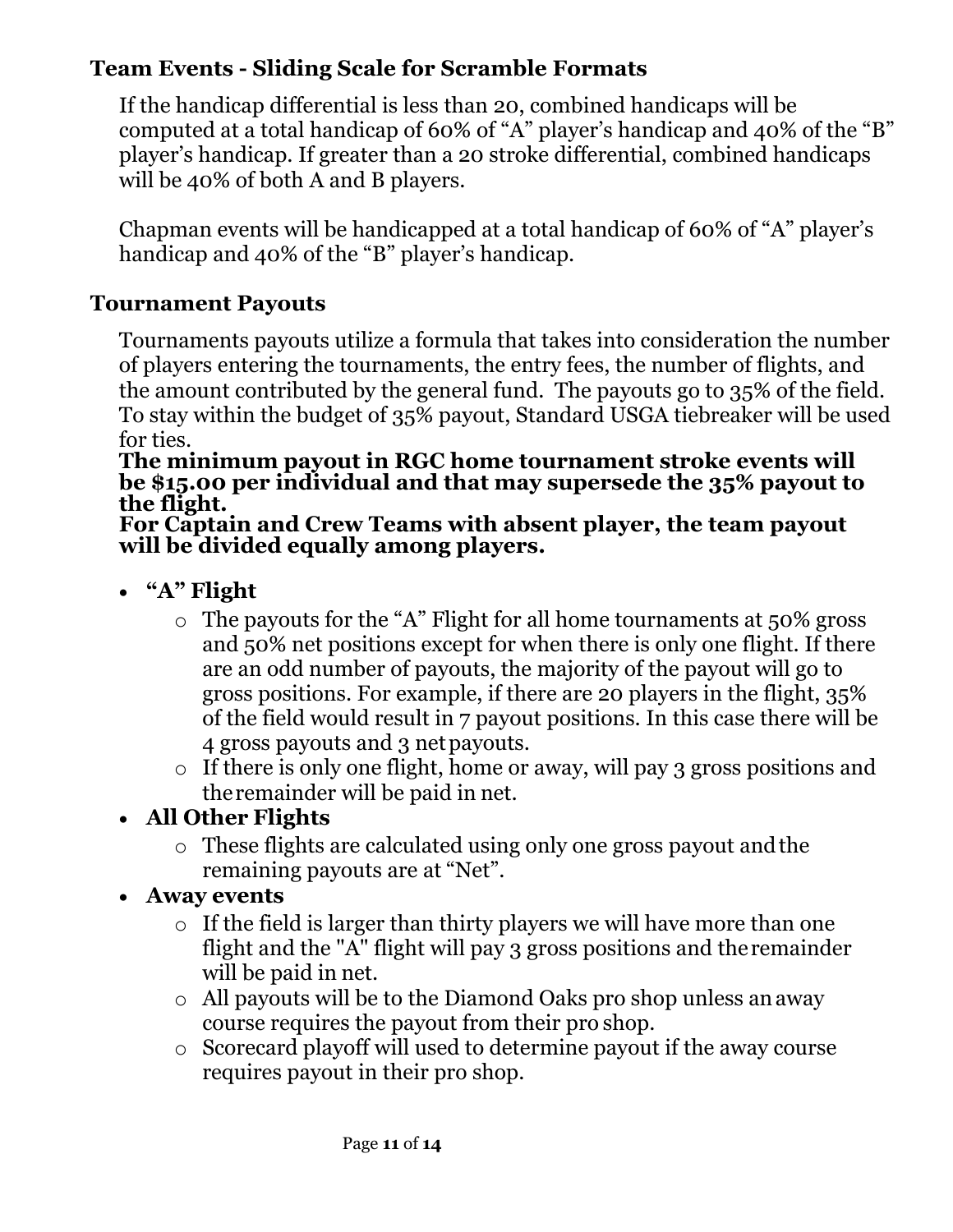#### **NCGA Qualifiers**

- **Travel costs** 
	- o RGC will help players advancing to NCGA events by providing \$75 per "actual" trip to the regional qualifying event. For players continuing on to the final event an additional \$75 in travel expenses will be provided. This "travel expense" amount will be reimbursed to members rather than paid in advance. For the Zone Championship, it will be \$150**.**
	- o *The event must be completed by the player to receive the travel pay. The travel pay should be available in two weeks following the event.*
- **NCGA Entry Fees** 
	- o Tournament winners qualifying to move on to NCGA Regional or final events will have their entry fees paid by the club.

# **Closest To the Pin (CTP)**

CTP will be available at all events.

CTP will be on all four par three holes at home events and at least one par three at away events when allowed.

- CTP is defined as a ball that is closest to the pin, including actually going in the hole(hole-in-one), on the green.
	- o CTP payouts will be a minimum of \$15 for the closest
	- o The exception will be Captain and Crew when only one place will be paid on one hole for the entire team at \$10 per player
- Ties for CTP will be split.

# **Hole-in-One**

"Hole-in-one" insurance is provided by the RGC General Fund. You will receive a reimbursement of up to \$150 total when you provide the receipts for beverage purchases on the day of the event.

This award is for the individual player only, and is for all tournaments.

# **End of Year Awards**

There are also three year end \$50 awards for the years lowest gross, lowest net and closest to the pin for all RGC events home or away.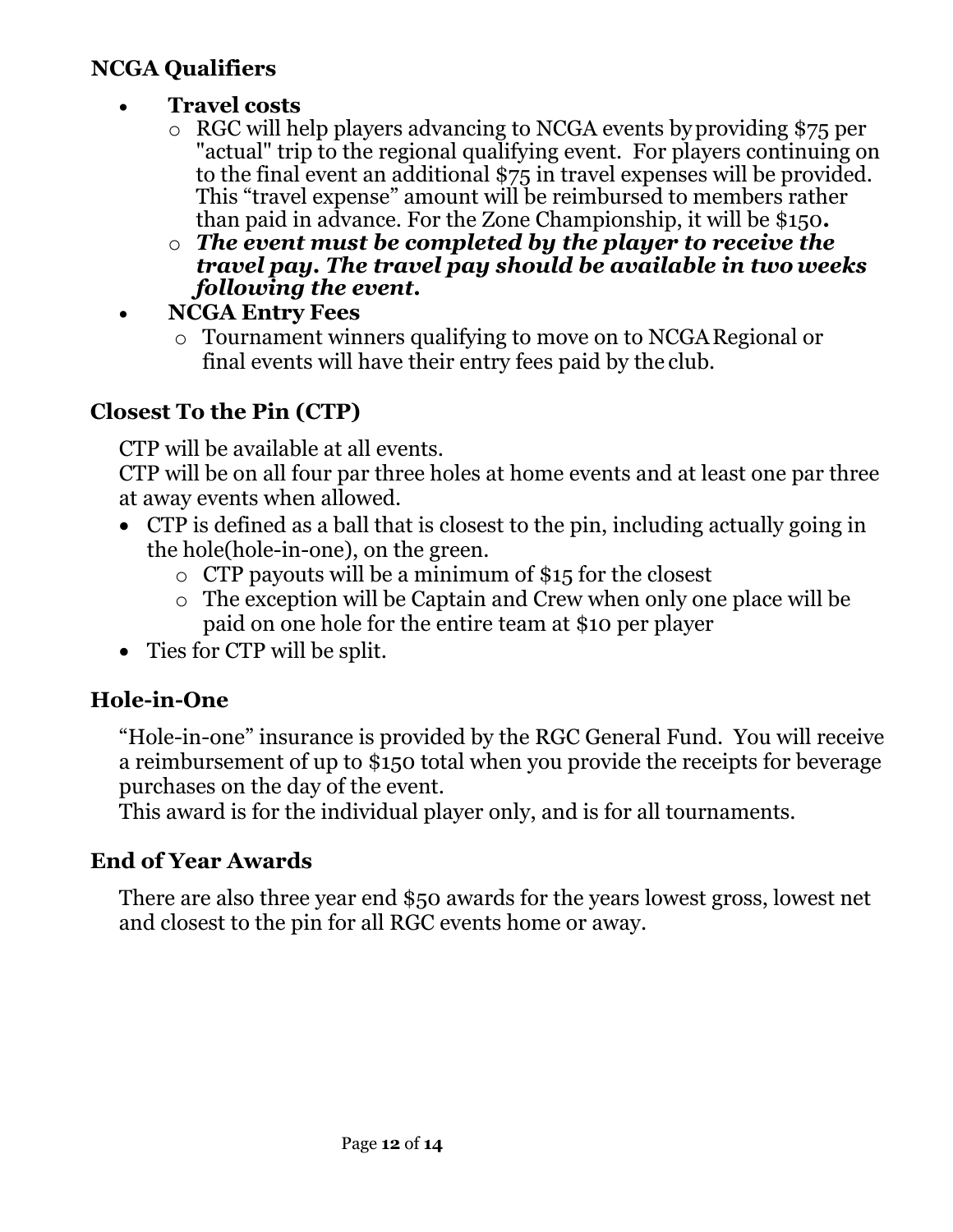# **Skins**

Skins will be available for any players wishing to enter. Players need to sign up prior to your tee time at the course the day of the tournament. Skins will be available at all individual "stroke" play events excluding Club Championship. Skins for the Turkey Shoot will be All-Flights. Players are expected to collect their skin winnings in a timely manner. Members will receive skin results along with the results of the tournament via email. Tournament bookkeeper will maintain uncollected skin winnings for no more than six months, after that if any skin winnings are uncollected they will be forfeited to the tournament fund. Skins will alternate between flight only and all-flight every other tournament.

A skin is won by a player who posts the lowest score on a hole among all players that have signed up to play. The low score must be unique among all scores (no ties). There is both Gross and Net (using your handicap) Skin games. The total income of Gross and Net skins separately is then divided by the amount of players to determine the payouts. For example if you have twenty players playing gross skins, the income is \$100. If you have five skin-winners, they each receive \$20.

## **Guests**

Only RGC members will be allowed to enter, as a "competitor" for prizes, in any scheduled RGC Home or Away Tournament event excluding the Annual Invitational Tournament. However, guests may play in a tournament provided that they are accompanied by an RGC member and if:

- There is room, after all RGC members, who timely filed to enter the tournament, have been accommodated and all available tee times have not been used. No additional tee times will be requested solely to allow "guests" to play.
- The guest, along with his host or hosts, will be placed in the last tee time of the day so as not to interfere with the pace and continuity of the tournament.
- Except for the Invitational Tournament noted above, guests will not be allowed to compete for or share in the prize payout at any R.G.C. tournament Home or Away as they will not be required to pay tournament entry fees.
- Guests may participate in the "Skins" game if they have a GHIN for handicapping purposes.

## **Trophies**